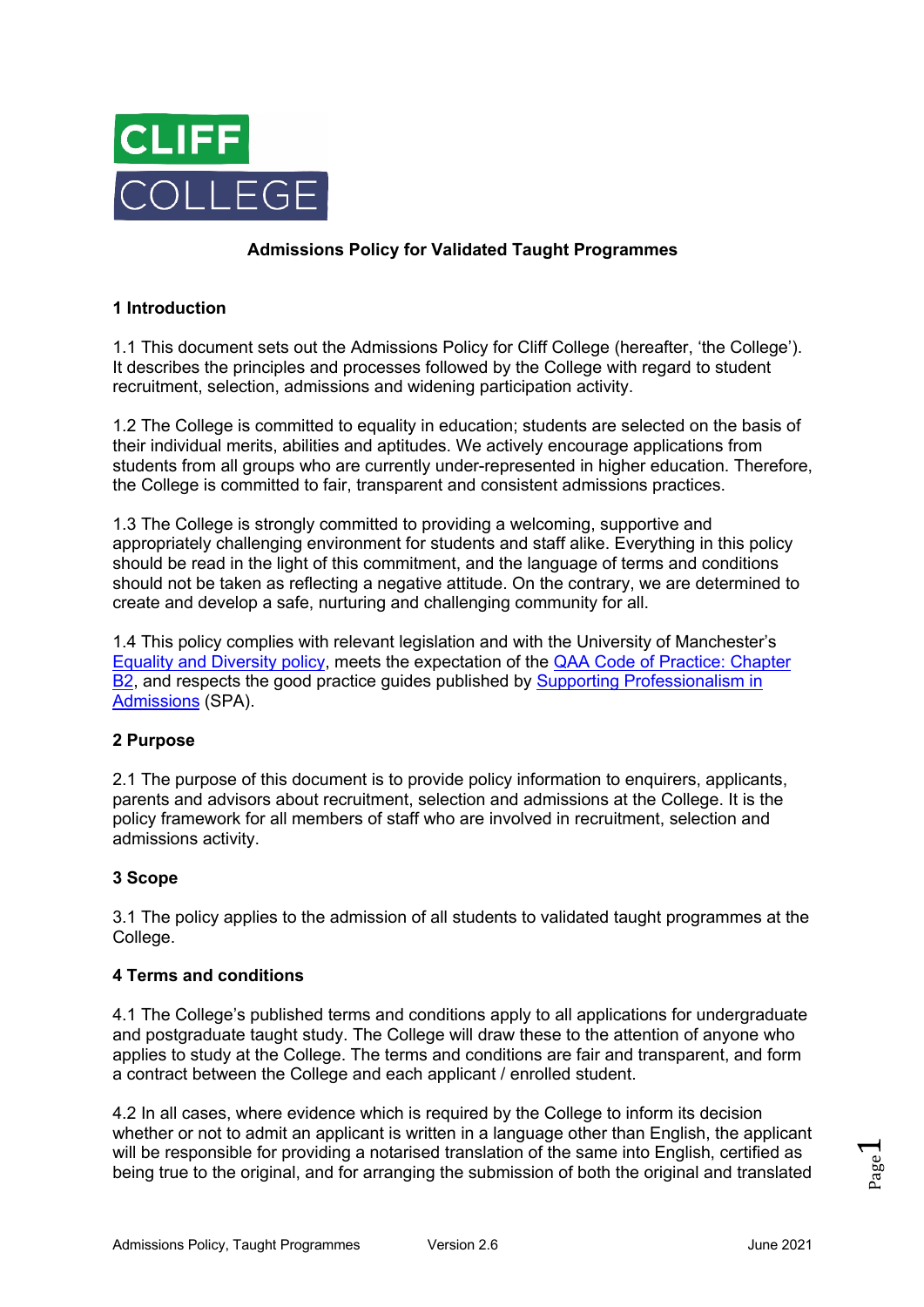copies to the College.

### **5 Recruitment and admissions principles and aims**

5.1 The College is committed to the five key principles of fair admissions as set out in the Schwartz Report (2004) and accepted across the higher education sector:

- transparency
- minimising barriers to entry
- selecting for merit, potential and diversity
- professionalism
- using assessment methods that are reliable and valid.

5.2 The College recognises that making an application for higher education is an important decision, and it is committed to providing potential applicants with accurate and impartial information and advice from the outset. This will help them to make an informed choice regarding the programmes which best suit their interests and skills. It will enable them to apply to programmes appropriate to their interests, academic qualifications and potential.

5.3 The College aims to increase the diversity of its student population, enriching the educational experience for all. Therefore, we seek in our promotional activities to attract a wide range of applicants from different social, cultural and educational backgrounds who can demonstrate the academic ability and the skills required to succeed in their chosen studies, and who have the potential and motivation to be confident contributors to society and potential leaders in the life of churches and Christian organisations.

5.4 The College aims to eliminate unlawful discrimination on any ground. Therefore, all applications are assessed on their own merits, and according to the agreed academic and non-academic selection criteria applied to each programme.

5.5 The College is also alert to the dangers of extremism in our world, and of the harm that can be done when people with passionate beliefs of different kinds seek to impose those beliefs on others. Our aim is to share our beliefs and values with full respect for others, and with a particular concern for the vulnerable in our society. This approach characterises our ethos, and all students are required to support this ethos.

5.6 For all programmes, the selection process will take into account an applicant's:

- achieved and pending academic qualifications
- proficiency in the English language (see below)
- academic, professional or church references
- stated interest, commitment and motivation for study
- work, or other non-academic experience (where relevant)
- performance at interview (where relevant)
- portfolio, or sample of written work (where relevant)

5.7 Each application will be considered on an individual basis by the Programme Lead and its administrator, working to agreed admissions criteria, as part of the Admissions Panel. All staff with designated recruitment, selection and admissions responsibilities must be familiar with this policy, and the associated procedures relevant to their areas of responsibility.

Page  $\boldsymbol{\sim}$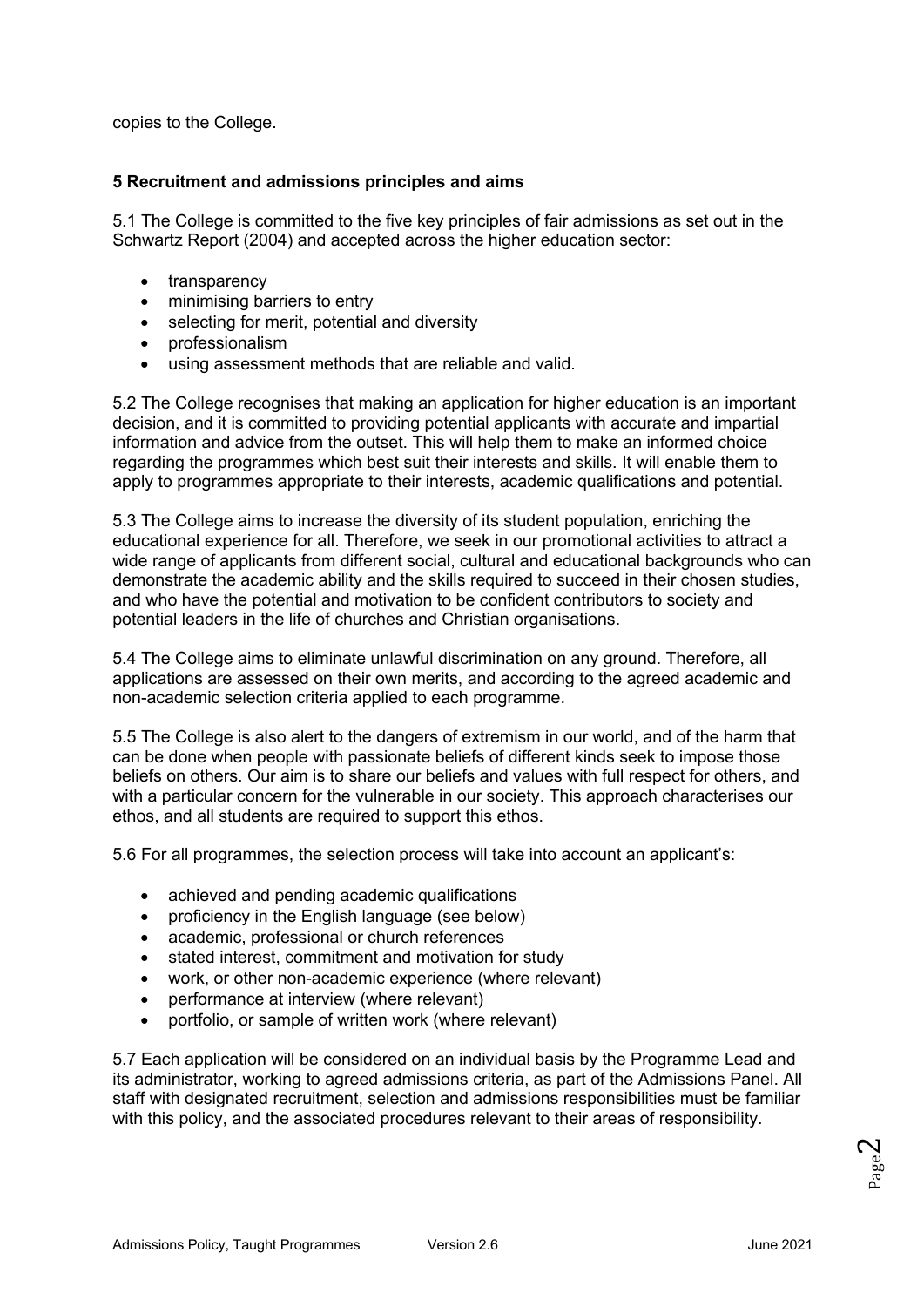# **6 English language proficiency**

6.1 All programmes at the College are delivered in the medium of English.

6.2 The College requires successful applicants to demonstrate that their ability to understand and to express themselves in English (reading, writing, speaking and listening) is sufficient to enable them to achieve the full benefit from studying at the College. This will be assessed through the admissions process.

6.3 Currently, the criteria are established as follows:

6.3.1 Home applicants are required to have an appropriate grade/score in an approved examination in English language before they can register on an academic programme. This is normally Level B2 on the Common European Framework of Reference (CEFR), or a Level 3 qualification in the medium of English.

6.3.2 EU and International applicants who have taken their education entirely in the medium of English, and can demonstrate that they have successfully completed a recognised degree, or have successfully completed the whole of their secondary education up to and including the equivalent of year twelve (including a Level B2 CEFR qualification) in one of the countries on the Home Office's list of recognised countries will be deemed to have an acceptable English language qualification. The Home Office's list of recognised countries is available on the UK Government website.

6.3.3 EU and International undergraduate applicants whose first language is not English are required to have an IELTS grade/score of at least 6.0 in each of the speaking, listening, reading and writing elements before they can register on an academic programme. An equivalent SELT approved for our OfS registration by UKVI is also acceptable.

6.3.4 EU and International postgraduate applicants for the postgraduate taught programme whose first language is not English are required to have an IELTS grade/score of at least 6.5 overall and 6.5 in writing. The minimum requirement in all other categories is 6.0. An equivalent SELT approved for our OfS registration by UKVI is also acceptable.

#### **English language test validity**

Some English Language test results are only valid for two years. Your English Language test report must be valid on the start date of the course.

6.3.5 However, any home applicants who do not hold relevant qualifications may yet be assessed by the College. See below, section 12 for full details.

6.4 The College must also ensure that international applicants who need a Student visa to study with us meet UK Visas and Immigration's current English language requirements.

## **7 Accreditation of Prior Learning**

7.1 The College has the discretion to recognise academic credit gained from other institutions, and/or professional, or other, credit gained from experiential learning. In the latter case, credit is allocated for evidence of achieving appropriate and assessed learning outcomes relating to the unit(s) concerned, rather than for the experience itself.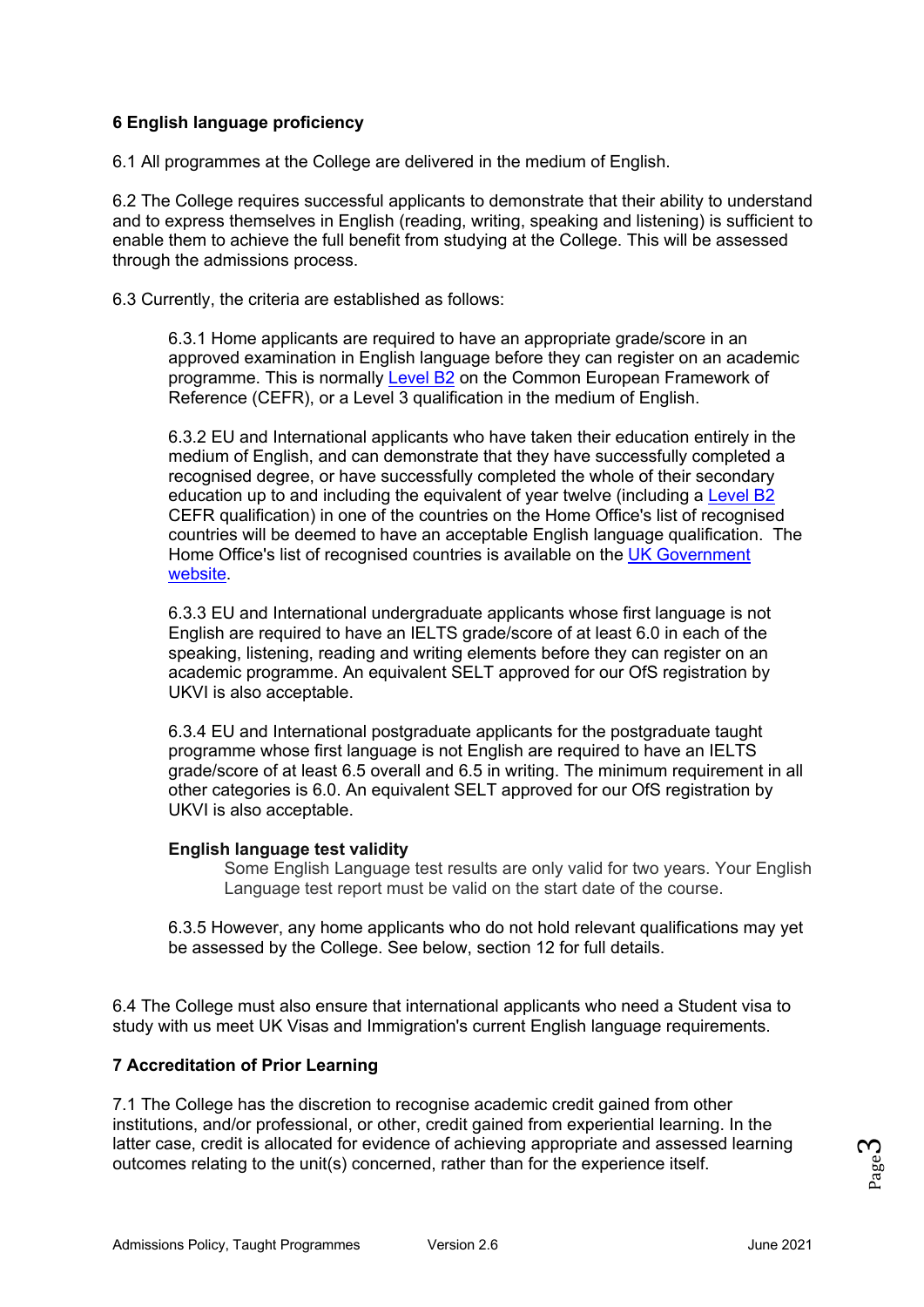7.2 In all such cases, the College may honour credit gained in other academic programmes or from experience, subject to the AP(E)L policy to the levels shown below:

- up to 120 credits for a BA programme
- up to 30 credits for a PGDip programme
- up to 60 credits for an MA

7.3 Credit for prior academic learning will be accepted only within a maximum of five years from the date it was awarded.

7.4 Credit for prior experiential learning will be accepted only within a maximum of five years from the date of the most recent activity.

7.5 Applicants are strongly advised to discuss their circumstances with the relevant programme admissions staff before submitting an application, since there are strict criteria to be applied to each application.

#### **8 Student Visa route**

8.1 The UK government operates a points-based immigration system for all overseas (non-EU) students. An applicant who is not a British citizen will need a visa to study in the UK. Further details may be found at Student visa - GOV.UK (www.gov.uk)

8.2 The College is licensed with the Home Office as student sponsor. The College aims to provide a Confirmation of Acceptance of Studies (CAS) in good time for the visa application, but in doing so, relies on the applicant taking responsibility for:

- making an early application for admission, including complete details of all previous study and periods of study in the UK
- responding fully, and in good time, to accept the offer
- responding fully to requests for any further information, such as passport and financial details
- providing a current email address to which the CAS will be issued

8.3 The College reserves the right to refuse admission, should an applicant be found not to be in a position to meet all UK visa requirements for the anticipated full duration of his/her programme of study.

8.4 In order to comply with the relevant United Kingdom legislation and immigration regulations, the College will notify the immigration authorities, where relevant, of any nonarrival, or late arrival, of an applicant, and of any subsequent changes to a student's registration status, including non-attendance or withdrawal from the programme prior to the stated completion date of that programme.

8.5 All applicants requiring a visa to study in the United Kingdom must not currently be, nor have ever previously been, in the UK for any purpose without valid immigration permissions. If, either during the process of admitting a student or subsequent to that student enrolling upon their programme of study, the College is informed that the applicant/student is (or has previously been) in the UK without such valid permissions, it may be required to inform the immigration authorities and/or withdraw the offer of a place and/or withdraw its sponsorship of the individual's visa.

8.6 The College will, from time to time, review this policy in light of changes to Home Office immigration policy, in order to remain compliant with its Sponsor duties. This may result in changes, at short notice, to matters such as the evidence required for English language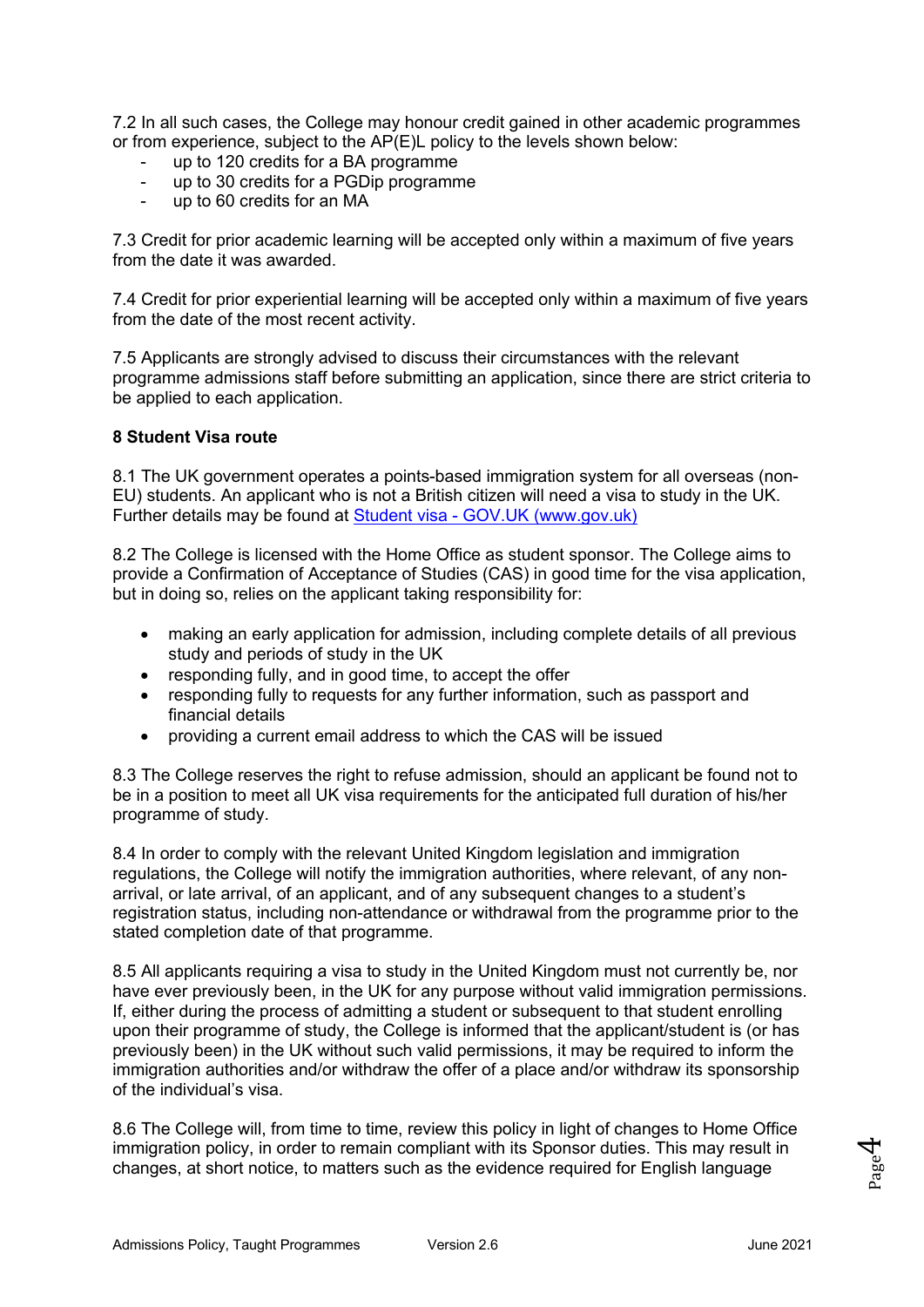proficiency. Where changes are necessary, due to Home Office changes, the College will endeavour to contact all applicants holding an offer, and on whom the change will impact, within four weeks.

### **9 Applicants with disabilities and educational support needs**

9.1 The College actively welcomes applications from candidates with a disability, or with additional support needs. We work proactively with those responsible for Disabled Students' Allowances and the Student Loans Company in securing and implementing the relevant support required by students.

9.2 All applicants for a programme are assessed against the same entry criteria, and will be subject to the same selection process.

9.3 Any support needs or adjustments which are required for an applicant will be considered separately, after the admissions decision has been taken.

9.4 If there are overriding health and safety concerns, the applicant will be involved in discussions to explore options and, if necessary, to find a suitable alternative programme.

9.5 Applicants with special circumstances that are likely to impact their studies should provide this information at the point of application. If these circumstances are encountered after the submission of an application, applicants should inform the admissions staff as soon as possible. Special circumstances cannot be considered after an adverse decision has been made where prior notification could have been made.

For advice on how to apply for Disabled Students Allowance, please contact the College's disability Officer.

#### **10 Standard undergraduate entry applicants**

10.1 The standard entry requirements are a minimum of two 'A' level passes, or equivalent alternative qualifications. The precise entry criteria vary between programmes and are published for each programme on the College website.

10.2 Applications to the full-time undergraduate degree programme may be made via the Universities & Colleges Admissions Service (UCAS).

10.3 All applications received prior to the relevant UCAS deadline will be given full and equal consideration. No preference will be given to applications submitted early. Late applications will be considered at the discretion of the College.

10.4 Applications for part-time undergraduate study are made directly to the College.

10.5 Wherever possible, the College aims to acknowledge receipt of all applications within five to ten working days of the receipt of a completed application.

10.6 The College reserves the right to close entry to any programme that reaches capacity after the equal consideration deadline.

#### **11 Standard postgraduate entry applicants**

11.1 The standard entry requirement for the taught postgraduate programme is a relevant undergraduate degree at the minimum level of a lower second class honours, or equivalent.

Page ما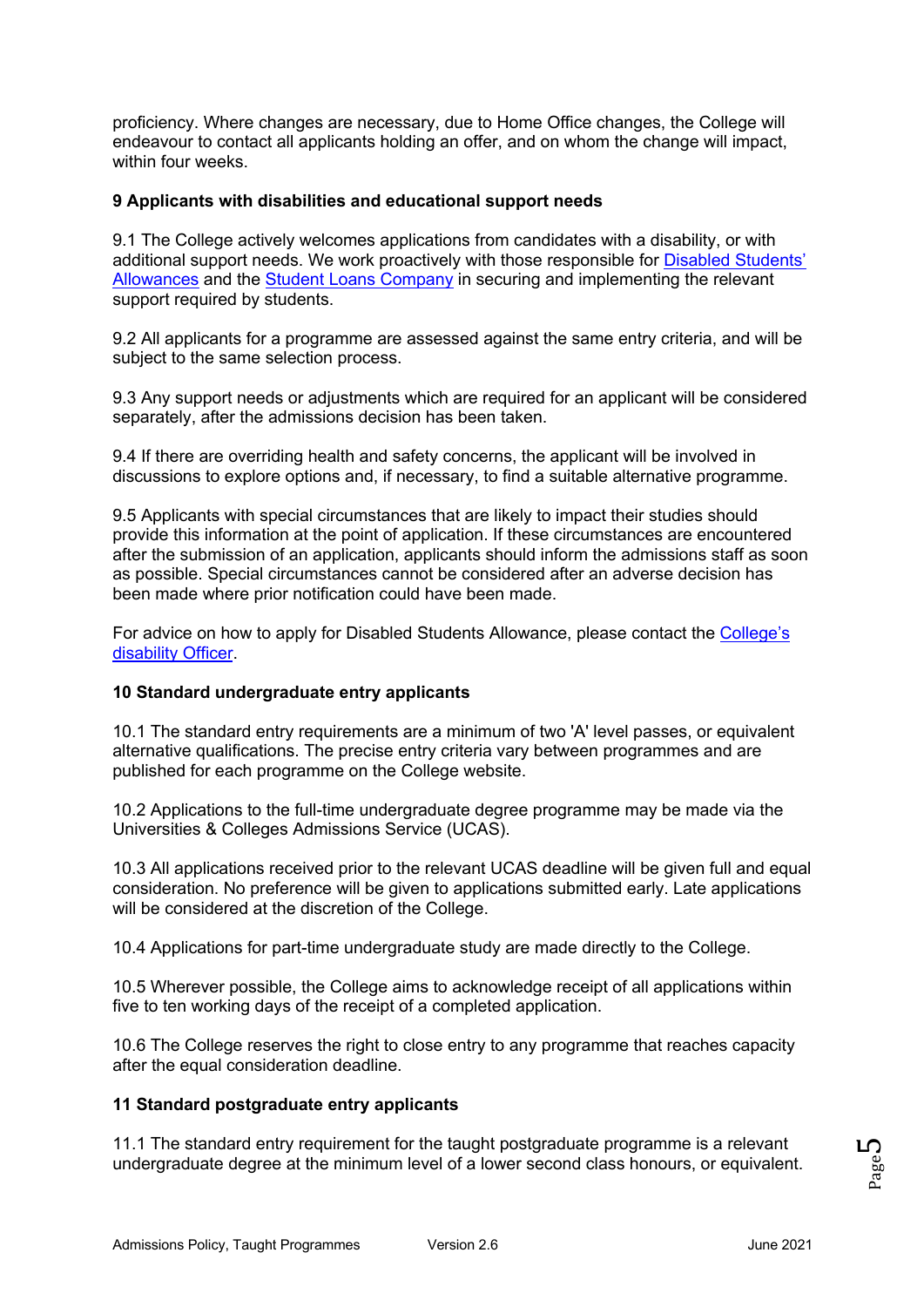11.2 Applicants to the postgraduate taught degree programme are normally expected to hold an undergraduate degree in a discipline relevant to the subject or nature of the programme, or to be in the final year of such an undergraduate degree programme.

11.3 Applications for postgraduate taught programmes should be submitted directly to the College.

11.4 In some cases, relevant prior experiential learning may be accepted in lieu of formal academic qualifications. Such applicants are strongly advised to discuss their circumstances with the relevant programme admissions staff before submitting an application.

## **12 Non-standard entry applicants**

12.1 Applicants to the College come from diverse educational, professional and personal backgrounds. We recognise that occasionally the standard procedure for assessing applications may not provide the admissions staff with a comprehensive understanding of an applicant's suitability. In such cases, we may ask applicants to provide us with alternative evidence to support their applications.

12.2 Prospective non-standard entry applicants will be assessed on a case-by-case basis, and will normally be required to participate in a formal interview.

12.3 If the applicant does not have qualifications that are the equivalent to the standard entry criteria, then the Programme Lead will set a piece of work in order to assess whether the applicant is capable of studying at the chosen academic level.

12.3.1 For an undergraduate programme, the applicant will be required to submit a book review of 750 to 1,000 words. The book to be reviewed will be selected by the applicant from the reading list sent to them by the administrator for the programme for which they have applied. A copy of the assessment criteria will also be sent to the applicant.

12.3.2 For the postgraduate taught programme, the applicant will be required to submit a reflective piece about their previous ministry experience and a short essay-type discussion of a key issue that they have become aware of in their ministry experience. A copy of the assessment criteria will also be sent to the applicant.

12.4 The Programme Lead will set a deadline, and will assess the work according to the relevant criteria. If the applicant is unable to submit the work before the deadline set by the Programme Lead, and has not contacted the College to explain why, then they will not be offered a place on the programme. If they are unable to submit, but have informed the College as to why, the Programme Lead may rearrange the deadline.

12.5 If the work is considered to be original and of a sufficient standard, the applicant will be informed that they have been offered a place on the programme, subject to suitable references. In some cases, the applicant may be admitted to the Certificate or Diploma, with the possibility of progression to the full programme dependent on marks achieved, or may be required to complete additional study prior to admission.

## **13 Tuition fees and funding**

13.1 There is an expectation that students will have sufficient funds to pay tuition and accommodation fees and other costs during their period of study, and applicants are required to give details of their funding arrangements at the point of application.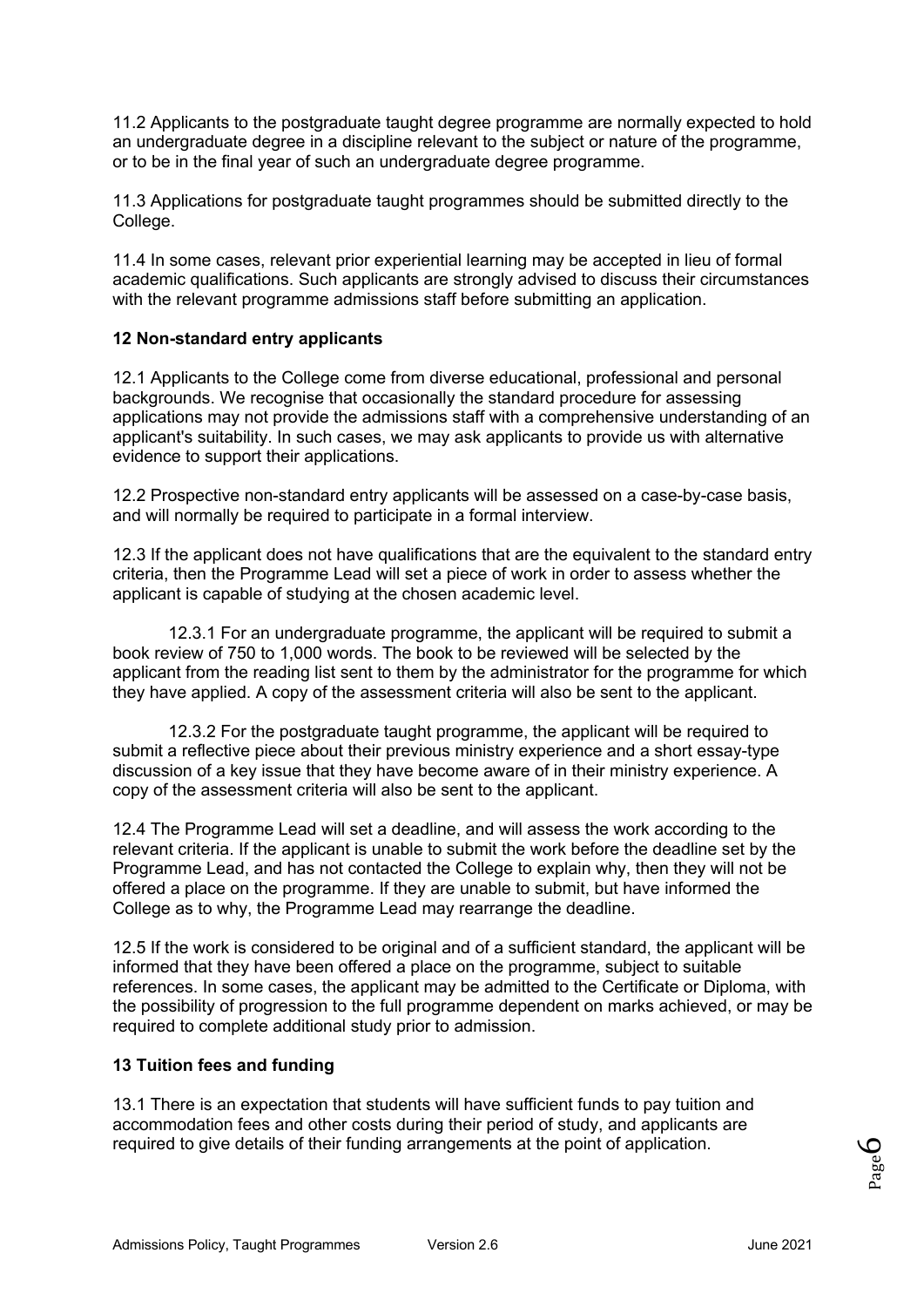13.2 Further information is to be found in the *Terms & Conditions for Admission* document and the *Student Financial Agreement*. Both of these documents will be sent to applicants, along with the other information provided.

## **14 Disclosure of criminal convictions**

14.1 The College has a responsibility to ensure the safety of its student and staff community, and also of other people with whom students interact as part of their programme of study. In accordance with this responsibility it reserves the right to deny admission to applicants whose prior (unspent) criminal conviction(s) suggest that they might pose a danger to the community. The application process requires applicants to disclose relevant unspent criminal convictions.

14.2 For certain programmes involving interaction with children and/or vulnerable adults, applicants must provide a satisfactory Disclosures and Barring Service enhanced disclosure before being permitted to commence such a programme of study. Applicants will be advised if these or any other conditions apply in the recruitment information relating to the programme.

14.3 Applications from applicants with declared criminal convictions will be assessed in the first instance on the basis of standard academic and non-academic selection criteria. If it is recommended that an offer be made, further investigation of the relevance of the criminal conviction(s) will be carried-out before the final decision is made.

### **15 Offers made**

15.1 Admission is subject to the availability of places.

15.2 All applicants who are offered a place to study at the College will receive an offer letter, in a timely manner, detailing the terms and conditions of the offer. Any conditions attached to an offer of a place will be clear and specific. This will include details of any individual requirements that need to be fulfilled before an applicant can be enrolled on the programme.

15.3 Offer letters will normally be sent out by email, but will be sent by post, if necessary.

15.4 Applicants who are offered a place on a programme of study will be informed as to how they should accept or decline the offer, and by when.

15.5 Applicants made a conditional offer may not enrol with the College, nor embark upon their programme of study, nor commence any research in connection with their programme of study, until all conditions have been satisfied in full, and the applicant is in receipt of an unconditional offer, and not until the stated commencement date of the programme of study.

15.6 Conditional offer holders are responsible for providing evidence that they have met the terms and conditions of their offer.

15.7 An offer is not a guarantee of funding.

15.8 In some cases, where the College is unable to make an offer for an applicant's programme choice, an offer for an alternative programme may be made. Such offers may be made where it is determined that the applicant would be better suited to the alternative programme, or where the applicant has already covered some of the content of the programme to which she/he originally applied.

Page  $\overline{\phantom{0}}$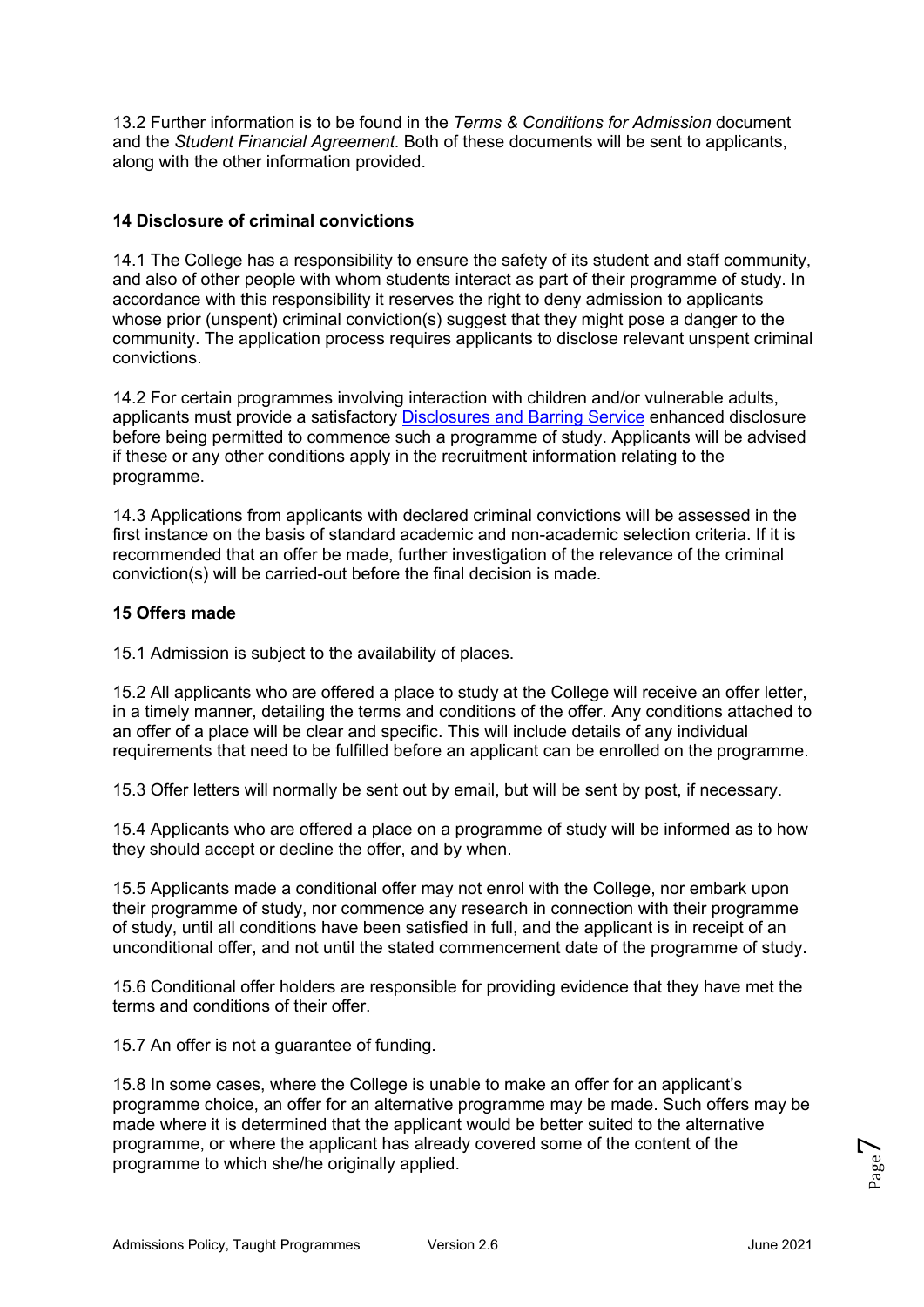15.9 Applicants in possession of an offer of a place may request that it be deferred to the next intake. Such requests should be submitted in writing to the relevant Programme Lead and the Academic Registrar. No guarantee is made that such a request will be approved, though consent will normally be given where the applicant presents compelling evidence in support of his/her request.

15.9.1 Since IELTS results, for example, are only valid for two years, applicants who defer, and who are also required to present English Language qualifications, should ensure that the test results will be valid on the date of deferred registration.

15.10 The College reserves the right to reject an applicant, or to withdraw any offer made, based on an applicant's behaviour during any part of the application process, if such behaviour is deemed to be unacceptable in accordance with the College's *Dignity at Work and Study Policy* or any other relevant policy of the College, or the College's *Ethos and Charisms* policy statement.

15.11 Applicants who are unsuccessful may apply again in a subsequent year. Applications will be considered against the standard programme entry criteria for that year of entry. The new application should demonstrate an improvement from the previous application. We may draw upon all information from previous applications when assessing suitability for a programme.

15.12 Applicants need to be aware that the College will only accept those who will be 18 years of age, or over, at the point of enrolment.

### **16 Fraud and plagiarism**

16.1 The College expects that applicants will have provided full, honest, and accurate information on their application form, and in all subsequent communications. Where the College has reason to suspect that this may not be the case, it reserves the right to investigate the matter fully.

16.2 Although scanned copies of documents may be accepted during the admissions process, original documents can be requested at any stage. Decision makers are experienced in detecting and dealing with fraudulent documents. Programme administrators will ask to see original documents at registration, for confirmation purposes.

16.3 The College will not admit applicants on the strength of information considered to be either fraudulent or plagiarised. Where an applicant is suspected of having provided a fraudulent or plagiarised element of their application, the application will be assessed in the first instance on the basis of standard academic and non-academic selection criteria. If it is recommended that an offer be made, an investigation of the fraud or plagiarism will be carried-out before the final decision is made.

16.3.1 The College reserves the right to reject or cancel an application under these circumstances.

16.4 The College may terminate a student's registration if he/she is found at a later stage to have submitted a fraudulent or plagiarised element of their application to the College.

#### **17 Feedback**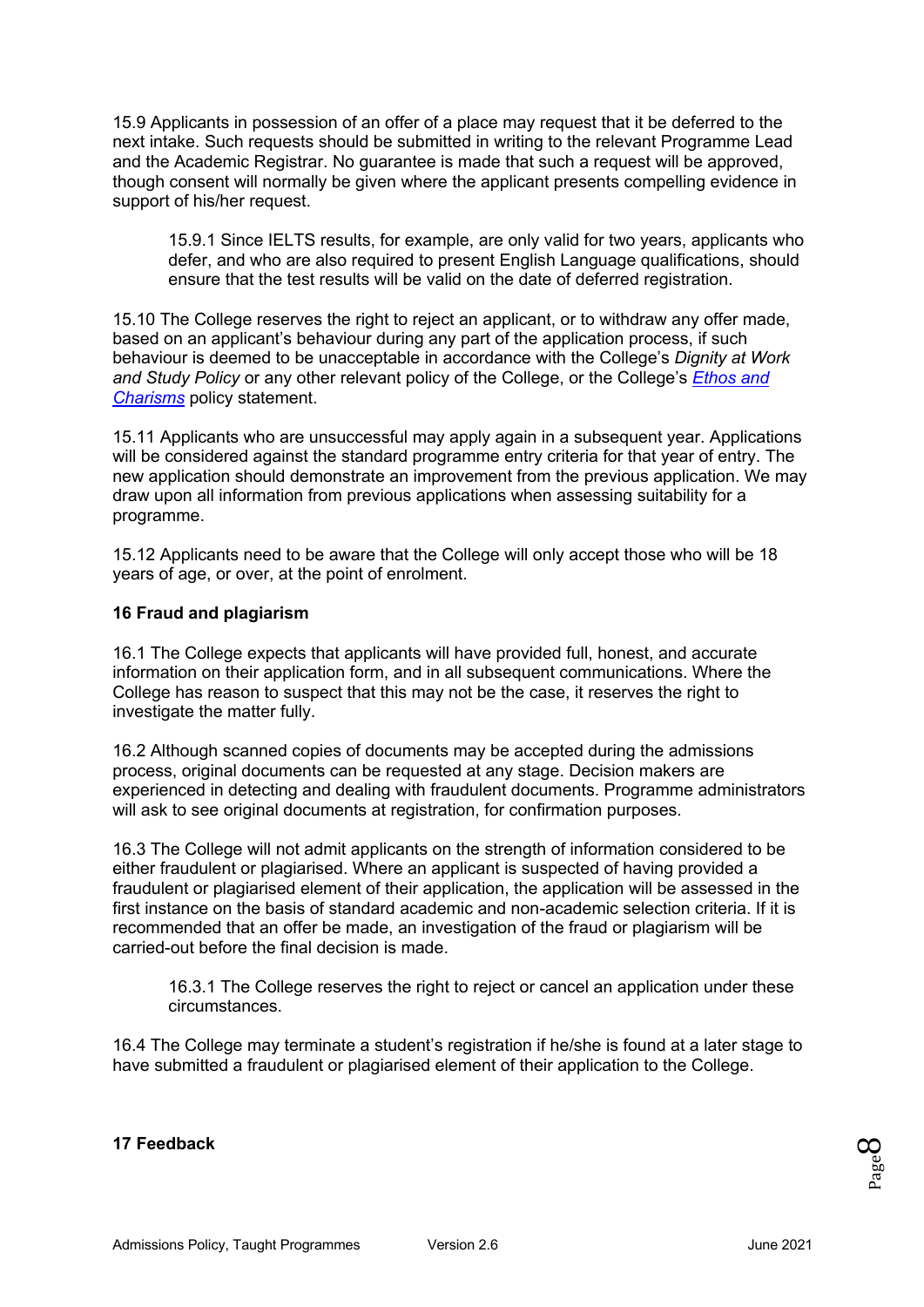17.1 Unsuccessful applicants can reasonably expect to receive feedback on their application, on request. The College is committed to providing applicants with appropriate feedback, within resource constraints, within five to ten working days of receiving the request. Such requests should be directed to the relevant Programme Lead.

17.2 Requests for feedback must be submitted directly by the applicant. Requests for feedback from third parties on the behalf an applicant are not permitted.

17.3 Whilst the College aims to provide informative feedback that is helpful to applicants, it may not always be possible to provide highly specific or tailored advice.

17.4 The College is only able to give feedback to a third party (e.g. a parent, guardian, advisor or agent) with the explicit, written consent of the applicant.

### **18 Data Protection**

18.1 The College complies with the provisions of the United Kingdom's Data Protection Act, 2018. The Act requires that personal data are only shared as necessary for the maintenance of required records, and that all information held is accurate and has been processed fairly and lawfully. The Act gives applicants the right to check the information held, and to correct it, if necessary.

18.2 The College will not disclose to any third party any details regarding an individual's application, without the applicant's explicit, written permission to do so. This policy of nondisclosure includes family members of the applicant.

18.3 However, the Data Protection Act, 2018 requires the College to release certain information to appropriate UK authorities (e.g. the police), upon request, in order to assist those authorities with the prevention and detection of fraud or other crimes. The College will release the requested information upon receipt of an official request from appropriate UK authorities.

18.4 Anonymised and aggregated applicant data are analysed internally by the College, for the purpose of institutional and statutory monitoring and development planning, in order to ensure that our processes are fair and effective, and our programmes best reflect applicant need.

18.5 The College is also subject to legal requirements to provide information, including some student personal data, to the Higher Education Statistical Agency (HESA). HESA is the official source of data about UK universities, higher education colleges and alternative HE providers. Full details about the organisations with whom data collected by HESA is shared and the purposes for which it is processed are available from HESA.

## **19 Changes to legislative and regulatory frameworks**

19.1 In the interests of fairness and transparency, the College aims to eliminate making changes to its admissions policy and procedures mid-cycle. However, it may be the case that external agencies (including those of the United Kingdom Government) amend or update their own regulations or guidance. Where it is required to do so, the College will comply with such changes, and reserves the right to vary its admissions policy and/or procedures accordingly.

19.2 In such cases, the College will explain to potential applicants the change it is making, the context of the change, and how the change is likely to affect applicants.